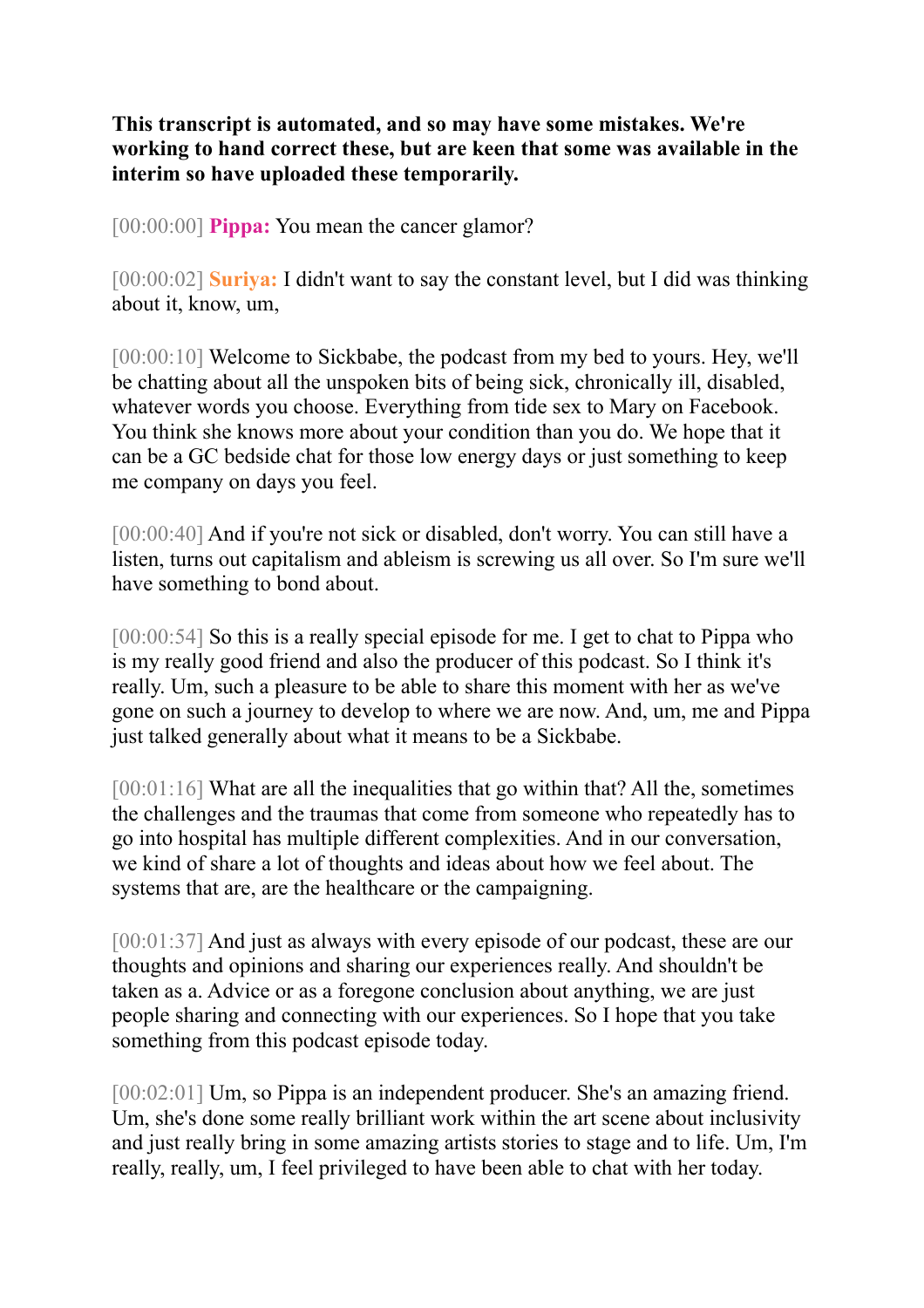[00:02:22] **Pippa:** Words are a lot. Right. Um, which is tricky because no one can see like the weird faces that I'm playing when I'm going. Ah, don't know what words to use, because I think that, um, I think that language is really loaded, uh, and particularly. In this bit of the conversation. So how we talk about sickness and illness and disability, um, and what words we can use and what works we can't and what validates us.

[00:02:50] Um, what's feasible. What's not what the barriers, uh, it's all stuff that I think I'm really, really still working through. Um,

[00:03:01] **Suriya:** What do you, what do you, what, what words do you feel like you fall on the most? Like, for me, I love using Sickbabe because it is, I feel like it's a bit cheeky, which is a bit mean.

[00:03:11] And, um, it feels weird when I say to people that I'm celebrating, being sick. There's something about sick for me. That is.

[00:03:25] Sexier mice. I was

[00:03:27] going

[00:03:27] **Pippa:** to say there's something about Sickbabe as a term that feels kind of glamorous that I quite like. Yeah. I'm a bit, um, Sickbabe um, well he does it because depending on like how you put the inclination, right? I'm sick, babe. There's loads of different ways you could like express it.

[00:03:48] That could change it. Meaning, one of the things that, um, I guess I really, really appreciate about our friendship is that you, uh, encourage me in that direction on a really regular basis. And sometimes that's like a stupid meme. You send me. And sometimes that's an Instagram account that actually potentially as quite life-changing for me to go follow.

[00:04:12] Um, but I think. That like comfortableness and ownership without, I'm not, I'm not as far down the path as I want to be, but I think, I think that's normal, right? Like I think it's okay if you, I think I talk a lot about cycles of grief and acceptance, and I feel like that's where I've been for eight years now where I'm probably going to be forever.

[00:04:41] Like yeah. Grieving for the things that I used to have and I used to be able to do and accepting what I have now and what I'm now able to do. Um, and so yeah, that, that cycle, and I think that's, it's interesting that that's so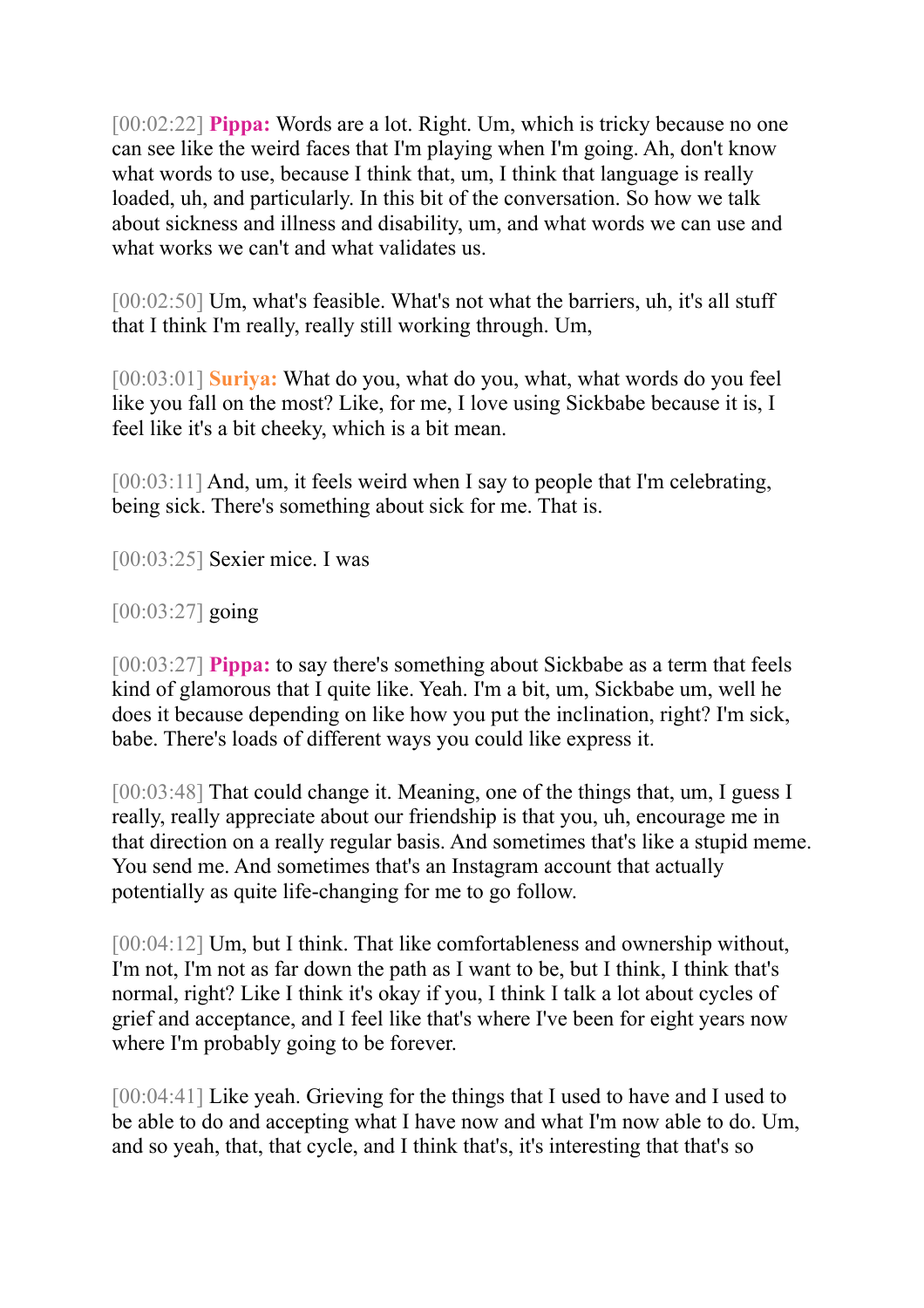visceral to me because I think that, um, because when I got sick, uh, it happened at a period of time when both my parents died as well.

[00:05:08] So it was all tied up with this. Very literal, um, traditional, um, sense of grief as well, like a traditional sense of grieving. So, so somehow they're all sort of intrinsically linked, but the words I use. The most is probably sick and ill, probably sick more than hour, which I know I've learnt very recently in working in contexts that that word is more loaded for some people than ill.

[00:05:43] Interestingly, um, still haven't quite done all the research to understand that having. Not quite there with all the reading that I needs to do to understand some of that, the detail of that particular tension. Um, but they're interested in is

[00:05:59] **Suriya:** come on gone. Yeah, it's just interesting. Isn't it? In terms of, we're discovering a little bit, the experience of becoming sick disabled in, um, so I was diagnosed when I was 17 with a Brain condition, which has led me to.

[00:06:19] Uh, life of varying disabilities. Um, but I know that that is it's you learn more about what it means to be part of the disabled community for those who have had experiences from birth or those who have become disabled as a result of an accident. And there's so many different nuances and intersections that fall within.

[00:06:40] This community and this wider wide spreading to it. And I think that the real amazing positive is that those people who weren't able to voice the barriers that they face in society before we're able now to talk about it, but it also uncovers this other layer of complexity where before we were like, oh, I think it's like, basically it's like any group of marginalized people, isn't it.

[00:07:04] There is never homogenous. And it's, it's always intersectional.

[00:07:08] **Pippa:** It's totally what I was about to say. It's, it's the complexities of grouping people together, but also, um, the benefits of that are really high. And actually like, if you not to get all like crazy political, but like if you pan out, like you see that in relation to collective action and identity politics in a kind of much broader sense, like the tension between the two things like, and so.

[00:07:34] I often do now use the word disabled. It took me quite a long time to feel like I could go anywhere near that word. Um, but through many, many conversations with many different people, um, who identified within the second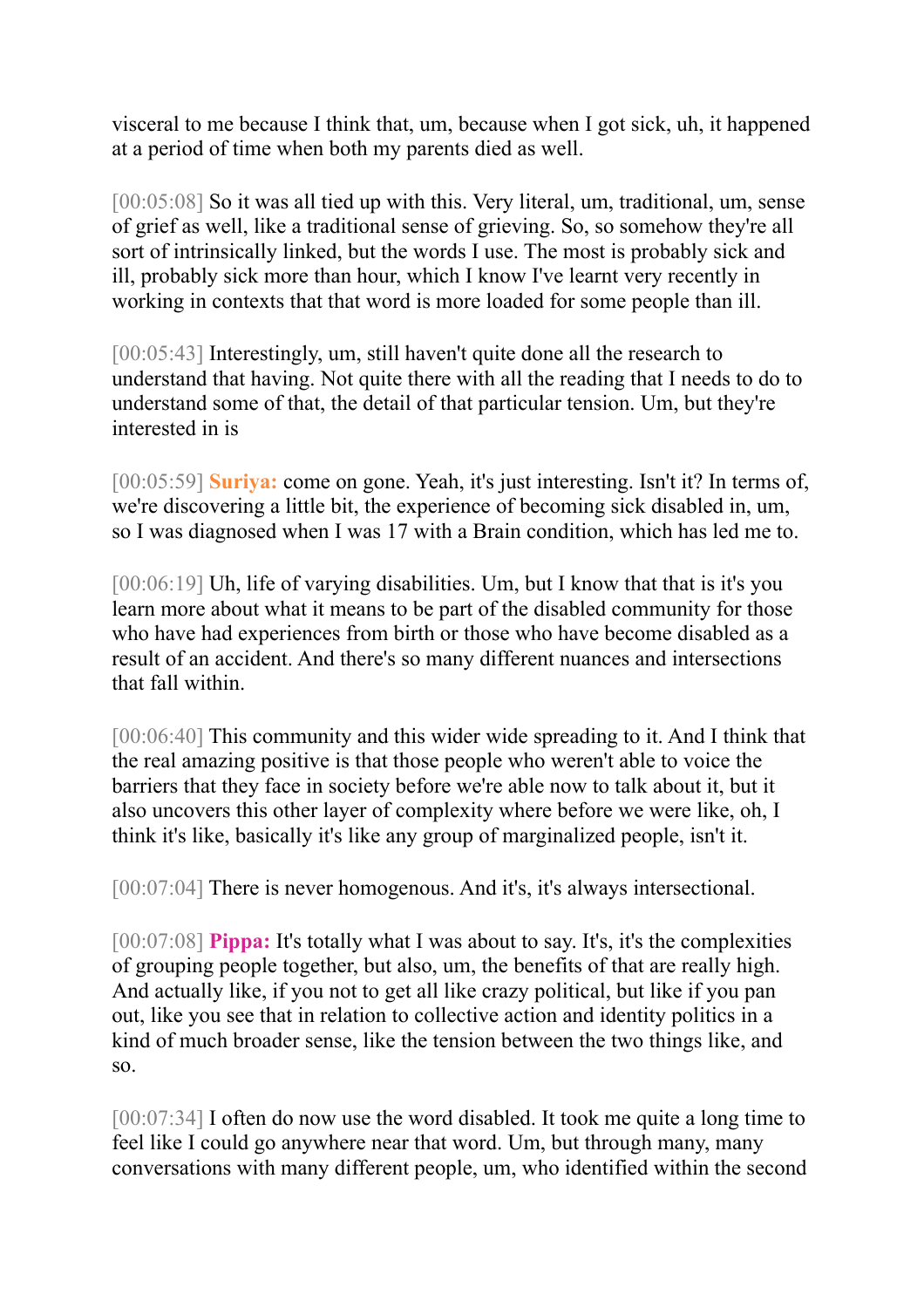stable communities, don't even know if that's okay, like sick and disabled community.

[00:07:54] I'm not sure, you know, I potentially have just really offended many people with that little phrase there, but like, um, Yeah, I was, it took me a long time to use that word and I will still use it as a shorthand and it can be useful in certain contexts. Um, but I wonder. I wa like, I, I think it's really interesting the value of bringing people together for solidarity and collective action, but also the need to have individual identities within that and how, how those two tensions can sit alongside each other to create positive change with.

[00:08:34] Um, minimizing or neutralizing specific and particular different experiences that have crossovers, I guess, of, of barriers or crossovers of feelings or crossovers of ways to resolve them, to help them. Um, gosh, I've just gone on a massive ramble and I can't even really

[00:08:57] **Suriya:** know. Everything that you've said is really, really valuable.

[00:09:01] I like you, I think when you get into your flow, sometimes those are the things, when we say the most profound things, anyway, that's all good. Yeah. So drift pick it up from what you said about like the different, extra nuance experiences. I know you've had a personal, um, feelings about, you know, you can go into much detail as you want in this, in this kind of area about your ownership.

[00:09:24] Sickness disability. I know that we, we have such a dark sense of humor anywhere. I think that's probably the way that we cope about things. We have to make jokes about some of your experiences. Um, and I wondered whether you wanted to talk about the nuance of, cause I feel like you've transitioned in various ways of experiencing.

[00:09:50] You know, so like a thing that people really understand and get straight away and then going into other things, which is more nuanced and, and there's a different kind of societal heaviness over it. Um, so do you want to talk a little bit about that? Do you

[00:10:03] **Pippa:** mean the cancer glamour?

[00:10:06] **Suriya:** I didn't want to say the concert level, but I did most thinking about it.

[00:10:10] **Yeah.**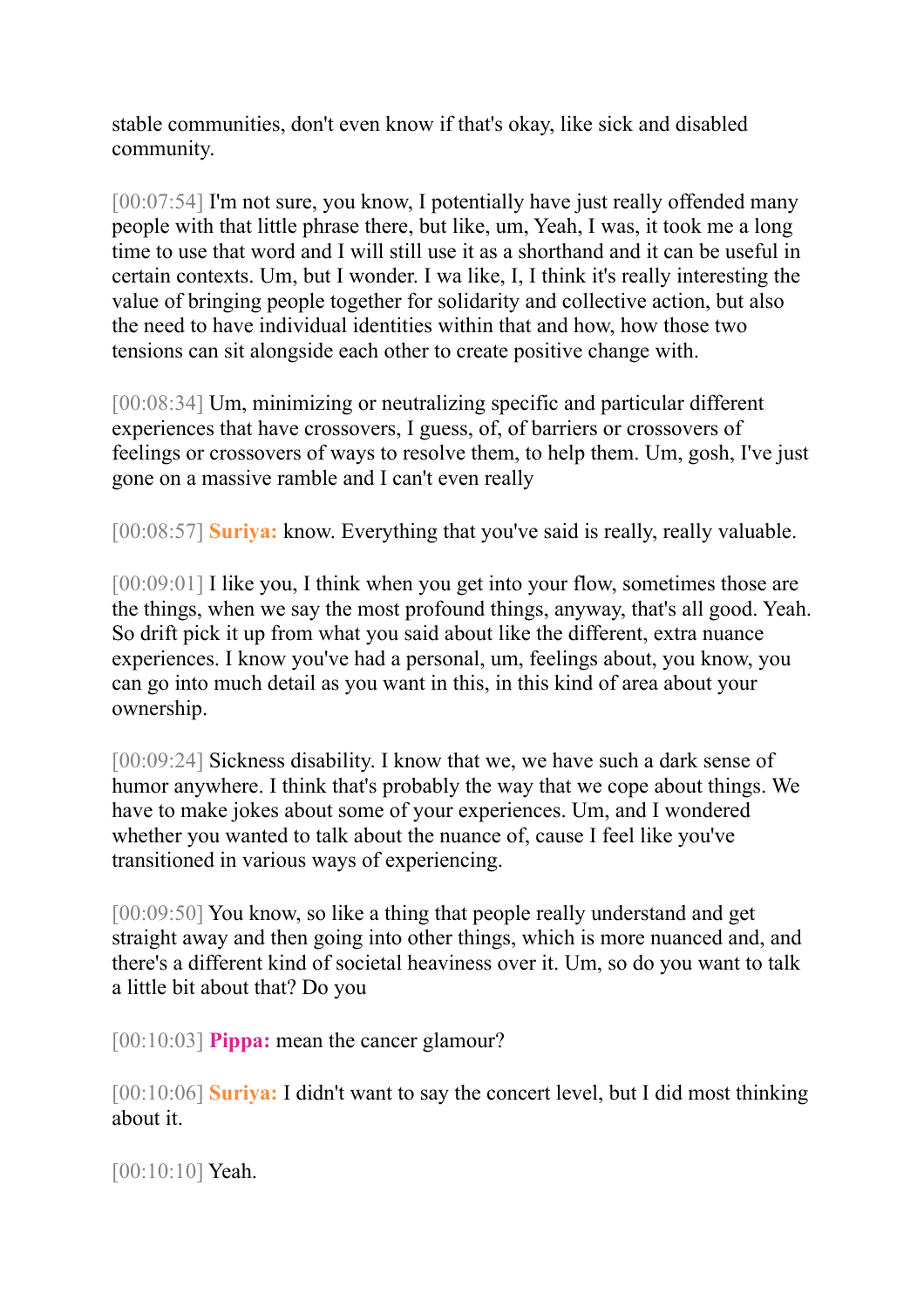[00:10:11] **Pippa:** Um, yeah, and I think there's, there's loads in it. So, yes, I had cancer twice. Um, and that it has been part of, but not the only thing that has left me in a position where I now have considerable barriers to sort of just moving through life in the way that I used to. I'm not able to just move through in the way that I used to.

[00:10:35] Um, and there are considerable barriers now. And. Medications and needs essentially. Um, and I fought a lot about, cause cancer's like a really magical words, which I'm aware sounds a little bit like we were, uh,

[00:10:56] **Suriya:** yeah. And I feel like in a way we find the lessons it's like, of course, like if you've had cancer or, um, And have anyone in your life who's who's had cancer or like died from cancer if it's horrific disease and experienced to go through.

[00:11:15] Yeah. I cried in this car. Yeah. And in this context, we're talking about the relationship, the way where the experience of having cancer in society. Societaly how. Weird strange feeling of like privilege affords you. It's such a strange way to, to experience it. But I know that when I was speaking to, um, imaging on the, on near the episode, we had the same experience, even though, even though they haven't experienced cancer, they were, they were like, we're not going to say it, but we're very thinking, what is that?

[00:11:50] That feeling of like, This particular space gets a lot of attention and other spaces, but I know you've had your own experiences because of things that have happened after that. So,

[00:12:00] **Pippa:** yeah. And that's it, right? Like it's about space and, and like room for dialogue. And so, and that's, you know, it's not, none of what I'm about to say is to minimize the experience of cancer.

[00:12:13] I've had it twice. It's disgusting. I watched my mom die of it. It's not, it is a terrible disease. Brings no real joy. Um, but it is also a disease that is incredibly. Well funded and researched and understood. Um, um, and we, you know, we run up mountains, we jump out of airplanes, we'll climb down the side of buildings.

[00:12:40] We'll walk into smiles, we'll do all of these things for cancer. Um, and partly that's because it is actually like not very unusual. Um, you know, like the ident, the IDN on channel four when they're doing standup to cancer, I'm not sure if I'm allowed to say any of that on a podcast short it's fine. Um, is, you know, wanting to have us will get cancer.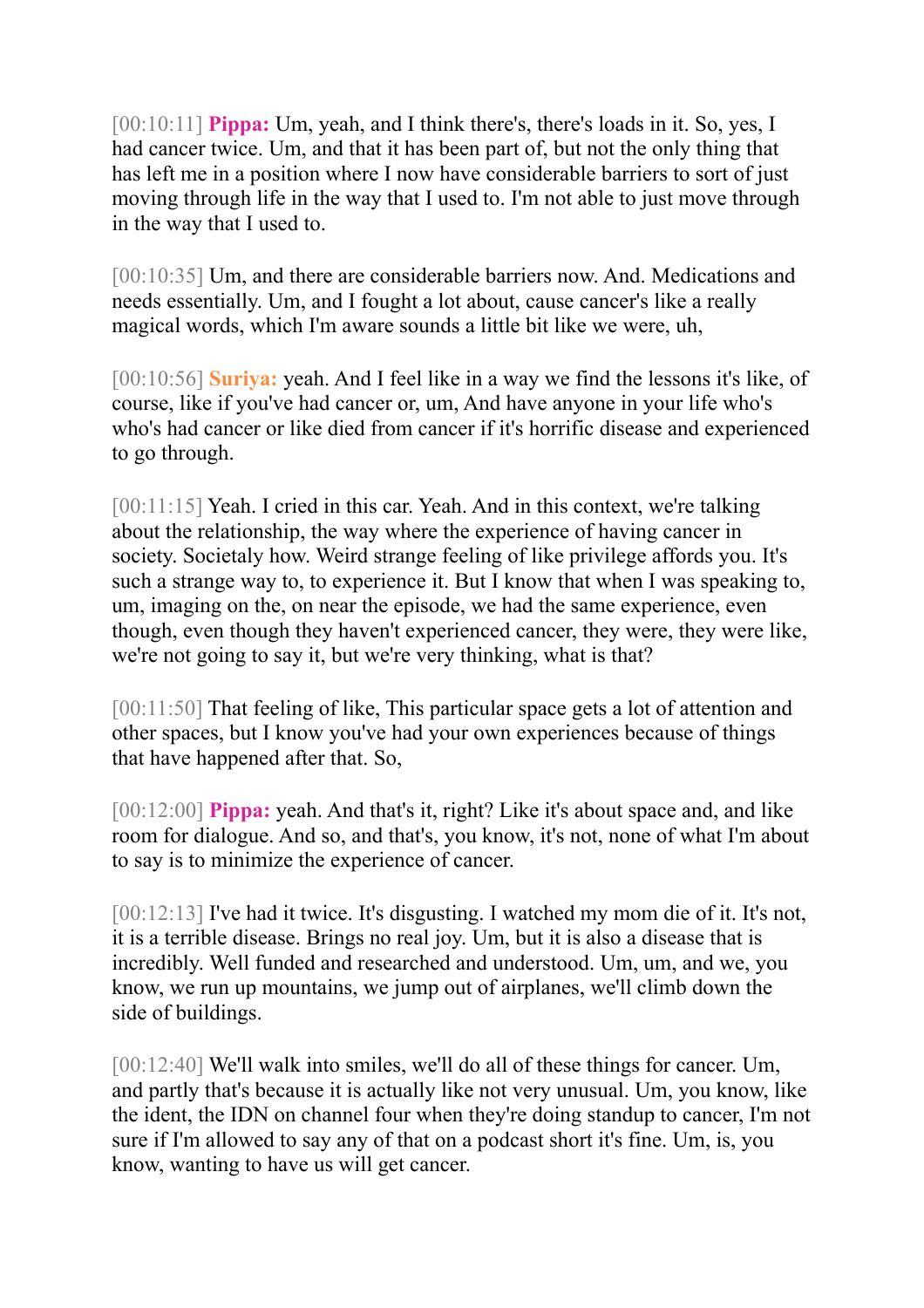[00:13:01] And I always joke with my partner, I'm always happy. So I got that one covered, covered off in this households. Um, You know, it's a really, really common sickness, but also there are many, many, many different forms of cancer. Uh, my experience of having one kind of cancer is very different from the next person's experience of having an entirely different form of cancer and their treatments are different.

[00:13:25] But what I noticed really quickly was like how powerful the word is, like how you say you've got cancer and people will do things. They will really do things. They will bend over backwards. They will help, they will support. They will, you know, they'll tilt their head and widen their eyes and, and basically do whatever you need them to do.

[00:13:47] Um, and that experience then changing, shifting into a period of time when, uh, I was essentially in remission from cancer. So I wasn't, uh, you know, I had had surgery and chemotherapy, but. That treatment cycle and series had left my body lessened, um, and considerably less able, um, that was really weird to try and cause then suddenly I didn't have this powerful word because also when, when you learn quickly, when you have it, like how powerful that word is, it's also using it really carefully and responsibly.

[00:14:27] So. It scares people like it's still got, you know, there's still people who will call it the big C to me, which I'm just like, I mean, come now if we're too scared to say the word where me and you are not going to have a proper conversation, um, you know, like people find it really, um, really scary, really, really scary, uh, I can't say, oh yeah, I've got a, I've got a difficult buddy.

[00:14:54] Cause it was ravished by council treatment because actually like I'm a few years out of treatment and see like when I meet new people, they don't necessarily need to hear that word and she'd be like, oh my God. Oh, but you're so young and all of those things. Um, but that, that's the reality of my situation.

[00:15:16] So now I don't have. A label for it. Like really what my, what I'm managing. It's not a, it's not one condition. It's a, it's a collection of. Collateral bodily damage from very extreme treatment over to two episodes of cancer that also intersect with a lung condition. That's completely separate from any of the cancer that then is drawing and, and kind of, so all of these things, and I think that that's the thing, right.

[00:15:47] Was sickness. I think a lot about like flows. I'm doing a water movement, like, like a way, but no one can see it, but like the ebb and flow. Of sickness I think is different to the ebb and flow. Maybe of disability.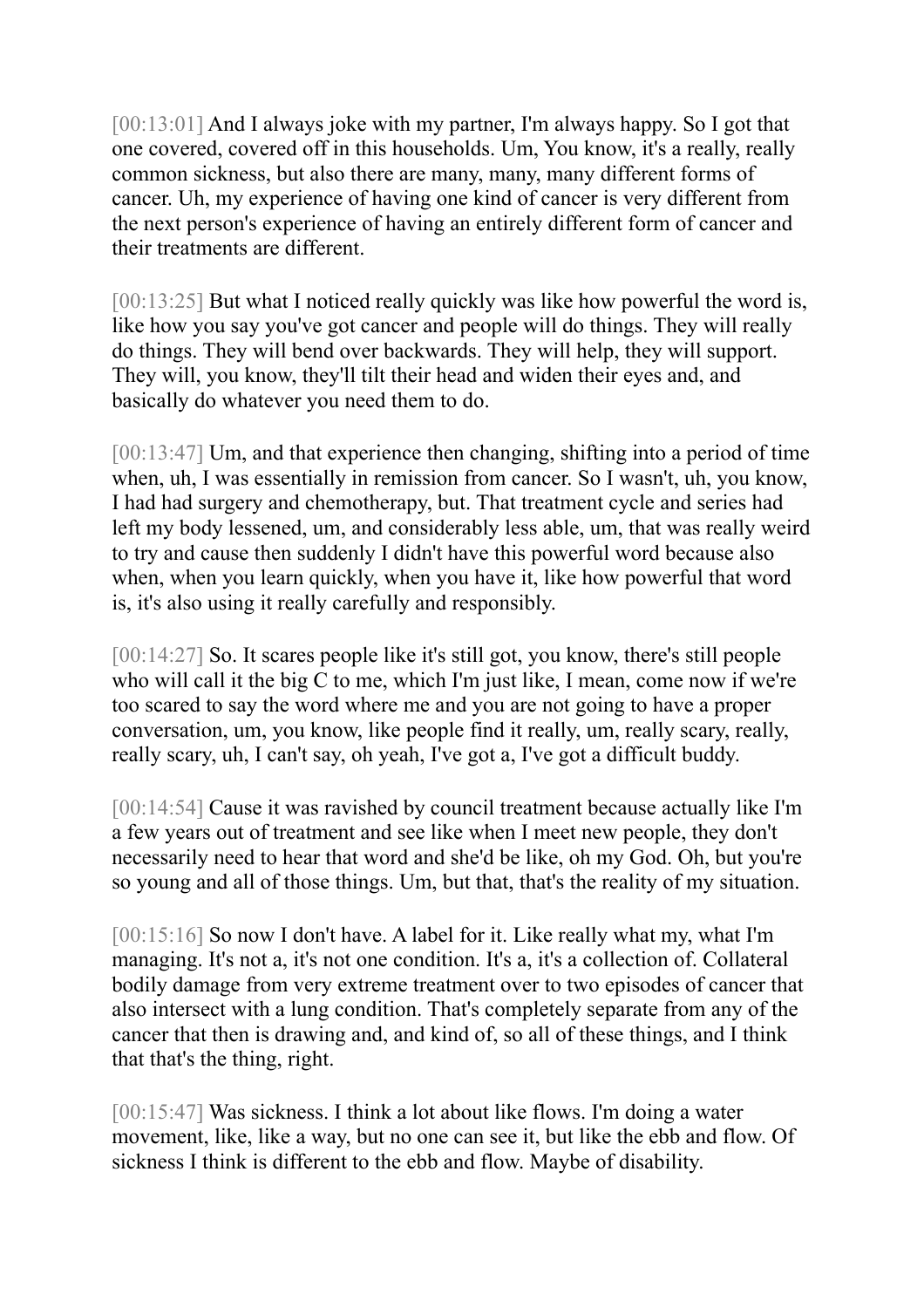[00:16:08] **Suriya:** Yeah. Oh yeah. And definitely some disabilities. And I saw, and I saw. Someone was talking about that actually, in terms of the positive sides of highlighting the intersections in the disability and the sickness community and, um, and the long-term health conditions and chronic illness, if that some people will have conditions that are quite stable.

[00:16:30] So even though they still experienced barriers in life, it's a different experience to those who. It's it, you, you D you know, you don't really know whether it's going to go up or down, or when you're next going to be in hospital for an operation or learning something new, how to use a new equipment or whatever it might be.

[00:16:53] And I think I just thought it was really important for, and thank you for sharing your experience of, of going through cancer and then still living with the effects. Um, kind of all the treatment that you experienced. Cause I think that narrative specifically around cancer is the battle and it's like the binary of like you have cancer and you win it.

 $[00:17:15]$  And it's like, woo. And it's like

[00:17:17] **Pippa:** the reality.

[00:17:23] **Suriya:** Oops. I think it's that thing of, it's really important that we talk about this because I know that maybe. You know, we know that the relationship between shame and sickness and disability and how closely linked it is because of society's experience of, you know, overcoming disability or overcoming sickness.

[00:17:46] And then if you don't, for some reason, it's your fault, do you know what I mean? Or you're not strong enough where you didn't push hard enough or whatever it might be. And, and the fact is I know that there's people out there who might be listening today, who maybe still experience. Exhaustion after having a treatment for something that, you know, the doctors TikTok off and said, you don't know, but actually they're still living with that.

[00:18:12] And maybe a silence in themselves, not able to express what they might need in life in terms of access needs or in terms of in the doctors, because it's like, oh, well, no, I should have they tick me off now. So I should, I should be fine. You know what I mean? I should have

[00:18:27] **Pippa:** survived.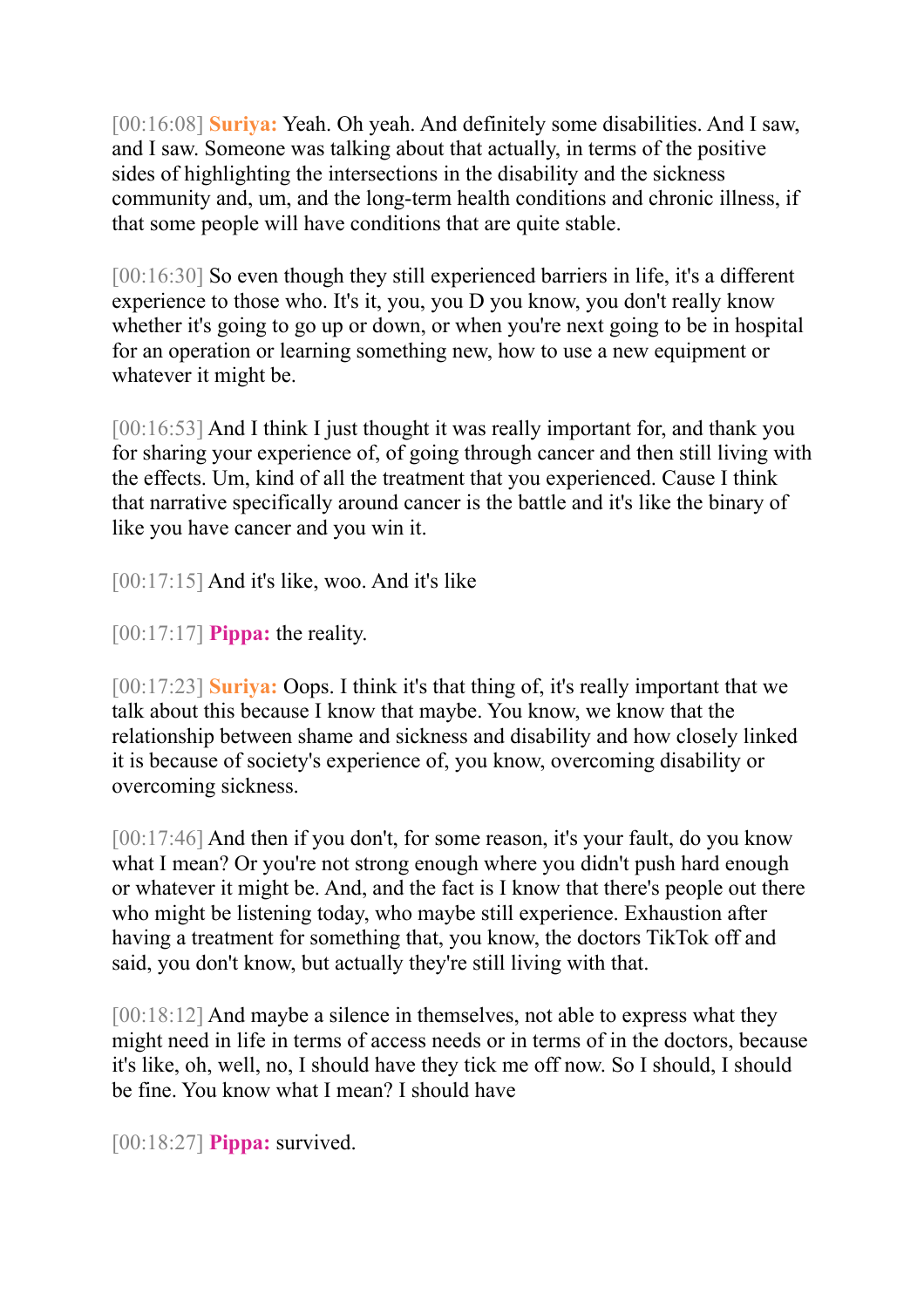[00:18:28] **Suriya:** I survived. Yeah. And I think it's actually really interesting when I was listening to this, um, disabled, um, activist who I need to find the name of.

[00:18:44] Cause it's really important that we kind of credit people. Um, but they were basically saying that the pandemic. The way it's been kind of, um, phrased is almost like it's about life and death. So it's an activist called whose, um, website is crutches, crutches, and spice, and they are based in, um, the USA. The name is

[00:19:15] Bobby grin. And they write from the perspective of a black woman with cerebral palsy. I've been following the money, um, for awhile and they talk about the experience of disability. And I'm really outspoken about, um, the politics of disability. And they were talking about, um, the pandemic and how it's being treated as like a life and death, um, epidemic, like it's, it's about death and actually.

[00:19:40] It's also a mass disabling event because there are lots of people who in our league living with long COVID. There are lots of people who may be, they've got like, um, further mental health presentations because of the reality of, of living, um, within lockdown and all those things. So that's the, that's the nuance that's missed out of the idea of like, just because someone survived COVID if they're in intensive care and they came out doesn't mean.

[00:20:09] That now it's all over it. You know what I mean? There's lots of things that might happen as a result of any kind of illness. And I think, um, I think that's why we started. Sickbabe really it's about that, that life in between. Really?

[00:20:23] **Pippa:** Yeah. It's, it's really interesting. Say like survivor culture. I think my cancer is the king or queen of that.

[00:20:30] Like I think that the champion there, the. The leader, I feel like, um, that survivor culture is really, really embedded into cancer in particular. Um, and you're like a survivor and a hero or you like a tragedy and an inspiration, or you can be an, you can be a survivor and be an inspiration, like what you can't be.

[00:21:00] Is sort of not recovered, um, but also not sick, you know? That space, the area that sits in between, well, I'm not sick with cancer anymore, so everyone, everyone can breathe a big sigh of relief because I've survived. It. I've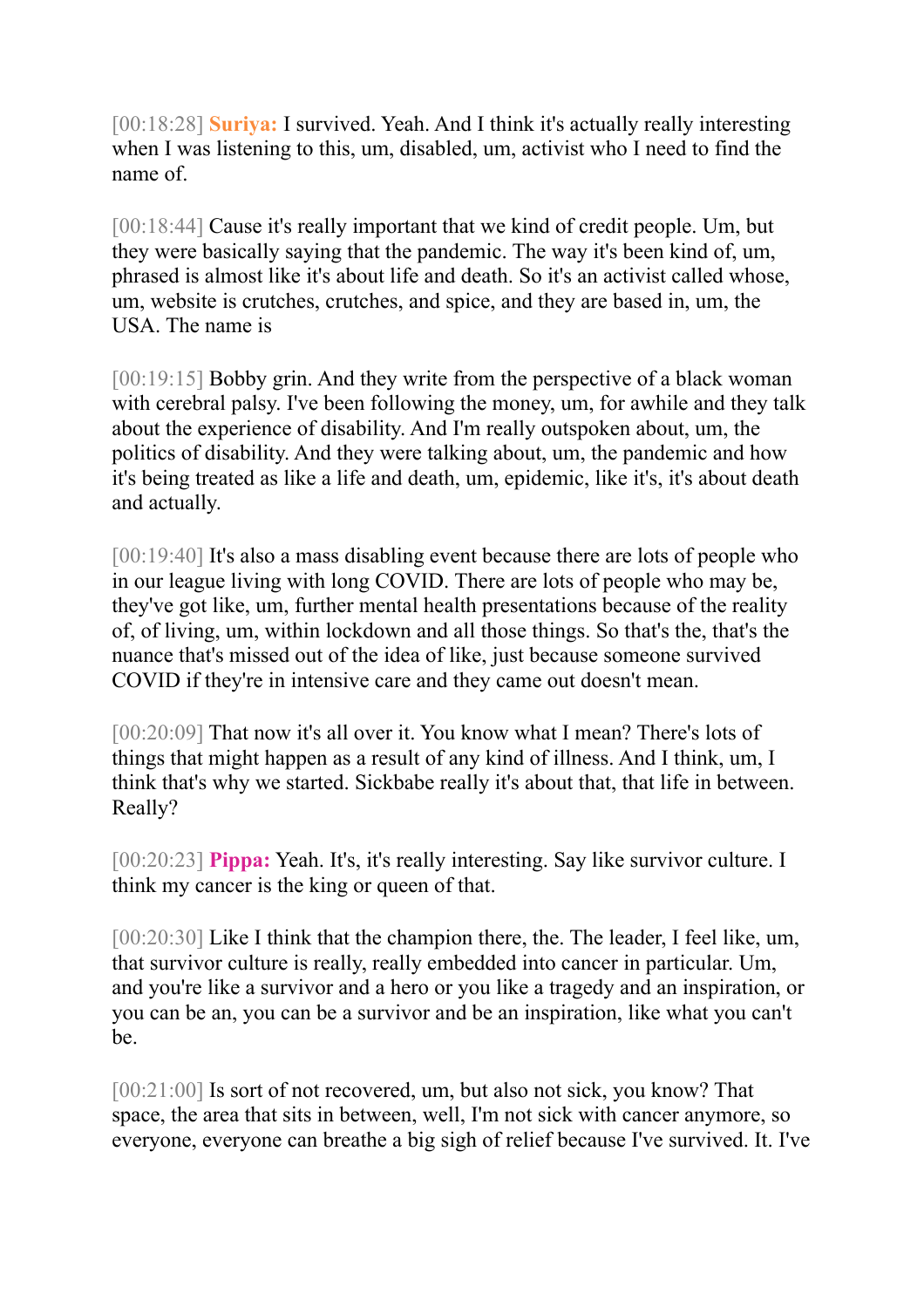beaten it, me and cancer. We went to war and I won the war. Well done me. Look at me.

[00:21:23] Here's my survivor barge. Give me a mentor. Everyone called me an inspiration. Lovely. Like actually, like I'm not. Like, I've not, I didn't die of cancer, but it has considerably impacted me. The likelihood of it coming back is probably quite high. Um, genetically for me personally, and said we're not done. And the outcomes of it is not done.

[00:21:50] Um, So maybe I'm surviving with it, but I have not survived it. Um, but I also find that I think because my mom and I were in a weird twist of fate, we're diagnosed with comes from the same day. The first time I had it and my mom died. And so there's a tension for me about what if we're at war and I'm a survivor then what does that mean?

[00:22:21] And what does that mean and what will it eventually potentially make me? And can we just lay down that language? And also, can we just recognize like the hundreds of thousands of people who are living with really long term cancer? Like I know two people who are alive still, but a third person, I know who I have been managing cancer.

[00:22:45] For people actually four years, like, and some of them decades, like long slow-burning constant relationships with the doctors and the hospital to manage it. And so just assuming that we're either all bald, you know, and very grateful for you running your marathons or jumping off. Airplanes or whatever, or we'd be an it.

[00:23:10] And we'd find like, actually that isn't for me, that isn't a true picture of, um, that is some of the cancer stories and experiences. It is not the full spectrum. Um, but I just don't want to think that it just dominate so much, right. Like if you think about fundraising and charity, There's so many conditions that people don't even know the name of, but because it's such a well-known and well documented illness, like people feel really able to give to it.

[00:23:43] So actually, like it's sort of incredible the amount of money that is in cancer research. Like it's a huge, huge business, you know, like, um, the, I often wonder. What it might look like if we spread some of that money out across different conditions. Um, more even me, you're getting into really dangerous territory here.

[00:24:08] Like there's definitely going to be some people that hate what I'm saying. I'm sorry. It's just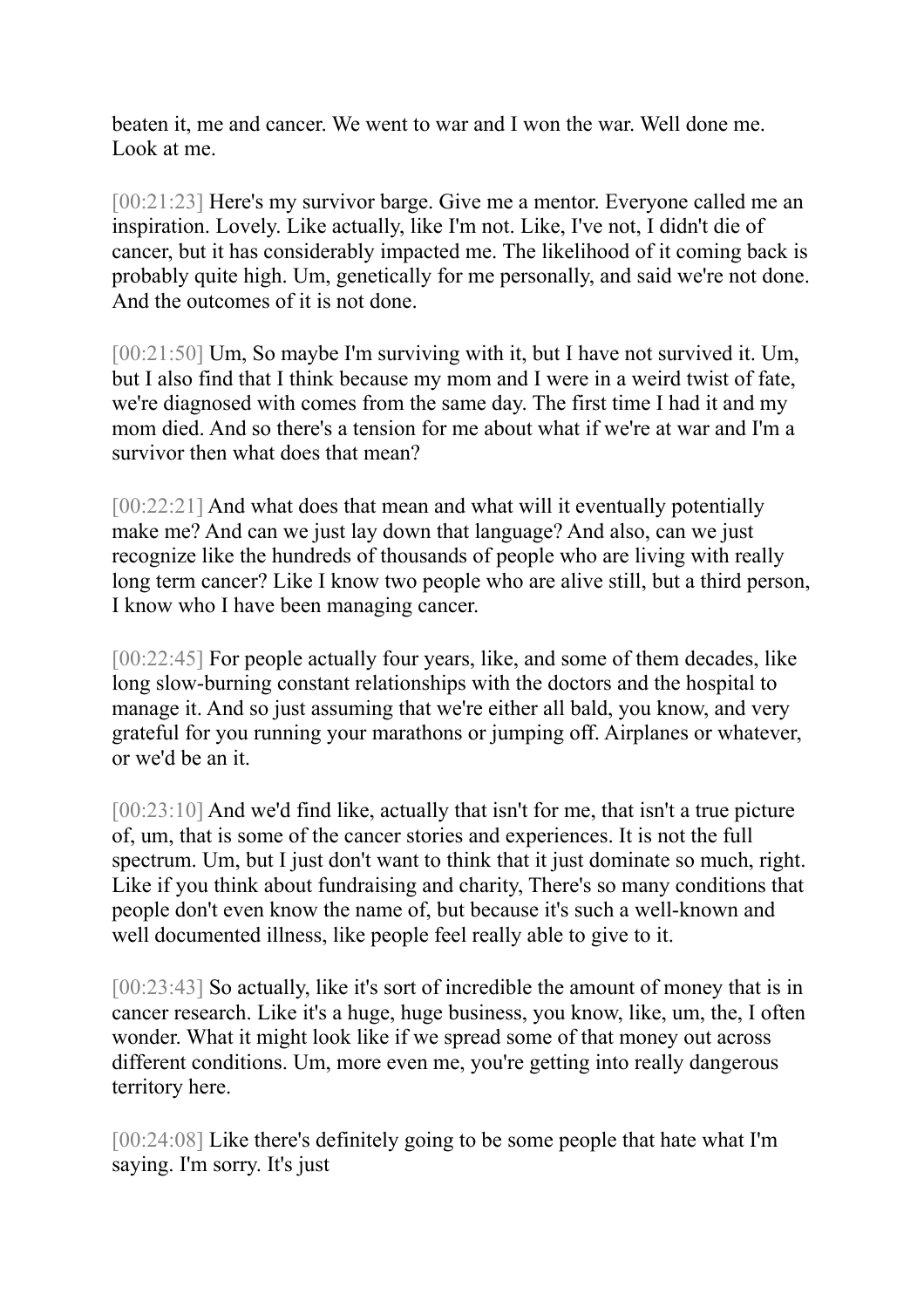[00:24:14] **Suriya:** my experience. But also it's informed by your real life lived experience. Isn't it? Do you know what I mean? And actually it sits such. Admirable for you to, to say, Hey, I'm someone that actually benefited quite a lot from all those re those fundraisings and all that kind of stuff, but still I'm able, I still would like to question it, think about what, you know, and I think largely of that has become out of some of.

[00:24:39] Um, well, I mean, it's you as a person anyway, you'll never, you would never be that kind of person who wishes like I, and benefit from it. So forget everyone else. Like winner, winner, winner, chicken dinner, like pack it all in don't raise money for anything else. Do you know what I mean?

[00:24:59] It is interesting. Cause I I'm kind of on the other side having a brain condition and I, when I've been doing some reading about this. And some of the historical context of disabilities associated with brain trauma or Brain, um, congenital conditions and how kind of in the Victoria. Era anything that was to do with what someone feared that might make, you might have an impact on your quote, unquote intelligence or D you know, have an impact on the way you look or move, um, often is, is not, um, you see how that impacts how people will research into it or.

[00:25:48] Or celebrate it or talk about it even more because it's kind of like, oh, but you can see that kind of really horrible. Um, we said to people that this is like a funny podcast, fun, and I was going to use the word eugenics, but you know, like

[00:26:08] it's not, I don't think, but it has, it has. It's not eugenics, but it has the flavors of that from historical contexts of like, who do we want to save and who do we not really care about? And who do we think deserves quality of life and who do we think, um, shouldn't and should be kind of hidden away and not, and shouldn't actually have anything done for them kind of thing.

[00:26:31] So, um, So I have a condition where, when I say the name, no Heart, even doctors and nurses don't know what it is and kind of thing. And that is the power of come campaigning and fundraising, which means that things are more readily in people's minds so that they. What it is when you say it. And I've realized when I was younger, I didn't really get why, what these campaigns are for, or why we needed to be having the adverts on TV or anything like that.

[00:26:55] But now I'm like, oh wow. If, if that was always in people's language, it would have an impact on the way that I experienced work. Um,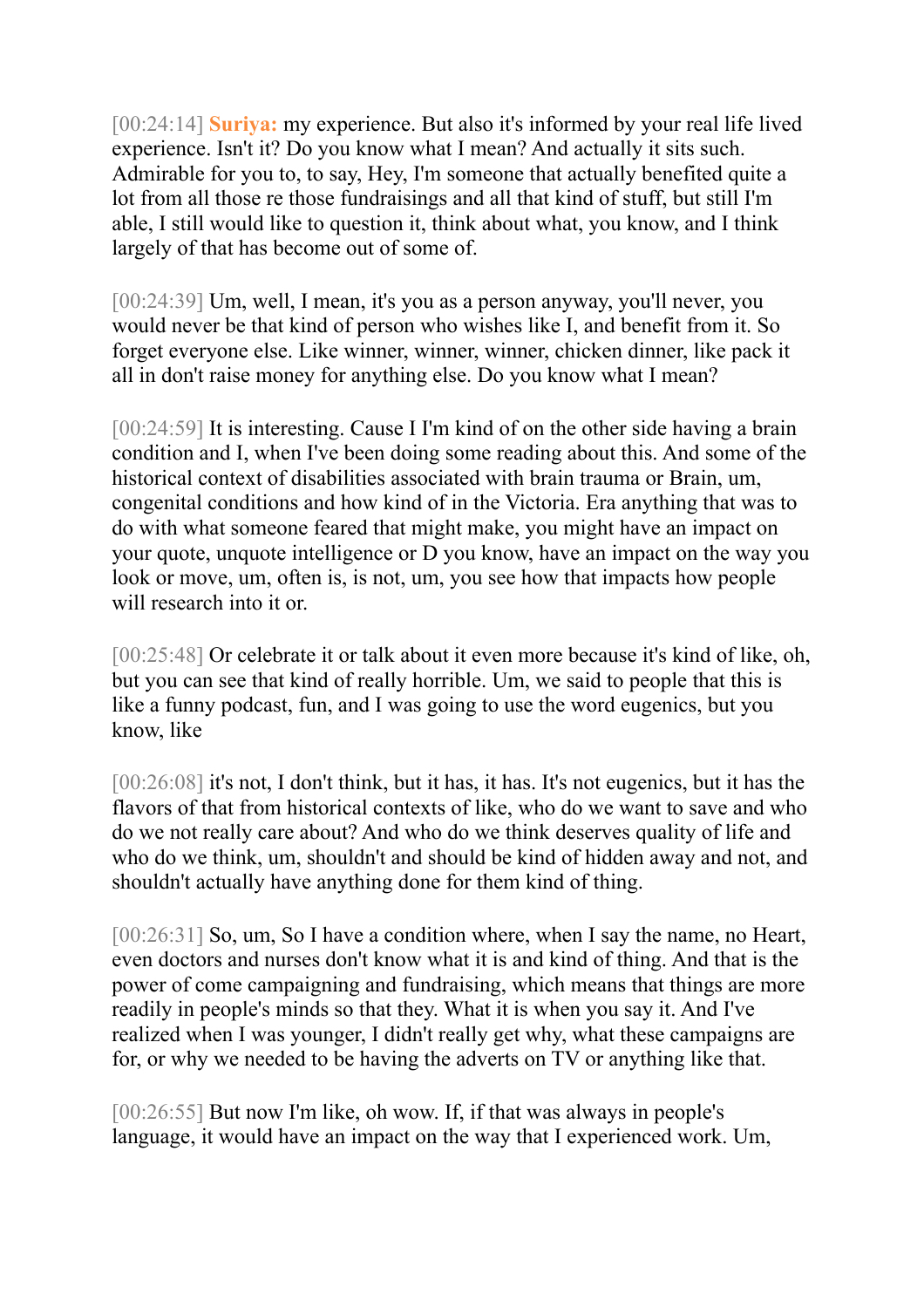doctors, everything, because people would have, oh, that thing I know from the Advil, from

[00:27:08] **Pippa:** when I said I've got. It potentially could to have the same impact. Whereas if you say I have, here's a word you've never heard of in your life.

[00:27:18] And they can even say back to me, then it just doesn't do that same thing. There's something really interesting in what you just said about like what we choose to research into and what we don't. And I think that's probably, there's some really interesting questions for me about what, how much of that historically has been really roots, rooted in nations of shame.

[00:27:40] Um, like what you were saying about things that change, how, how people's brains work or how like they look and appear and like how, where, where we choose to put priority is really interesting. But what I would say is like, I think we definitely all are aware of what cancer is like. So I'm really interested to.

[00:28:05] For us to broaden our understanding of a much wider range of shit people have to live with, I was going to say conditions, but then I was like, gosh, such sanitization, like shit, people cope with stuff that people handle, stuff that people live with, you

[00:28:20] **Suriya:** know? Yeah. And also it's interesting. Cause even like, because when we're talking about language, we're talking about cancer, we're talking about sick, disabled, all these different things.

[00:28:31] It's. A mentor of mine back in the day, said to me, and enabled disabled as well and said, you know, sometimes you might actually what you have to think. What are the words that you use that make you feel most. Empowered and also are able to communicate what you want to communicate in that moment. Um, so I was talking to them about, um, my conditions and saying, this is how I normally say it.

[00:28:58] And, you know, sometimes I feel exhausted because I feel like because people don't know what it is straight away. Like I have to write a whole list of, of, um, of, of symptoms or whatever it might be. And he really helped me see that he sees. From his experience of living with disability. I think he'd lived with it for quite a long time, maybe potentially from birth.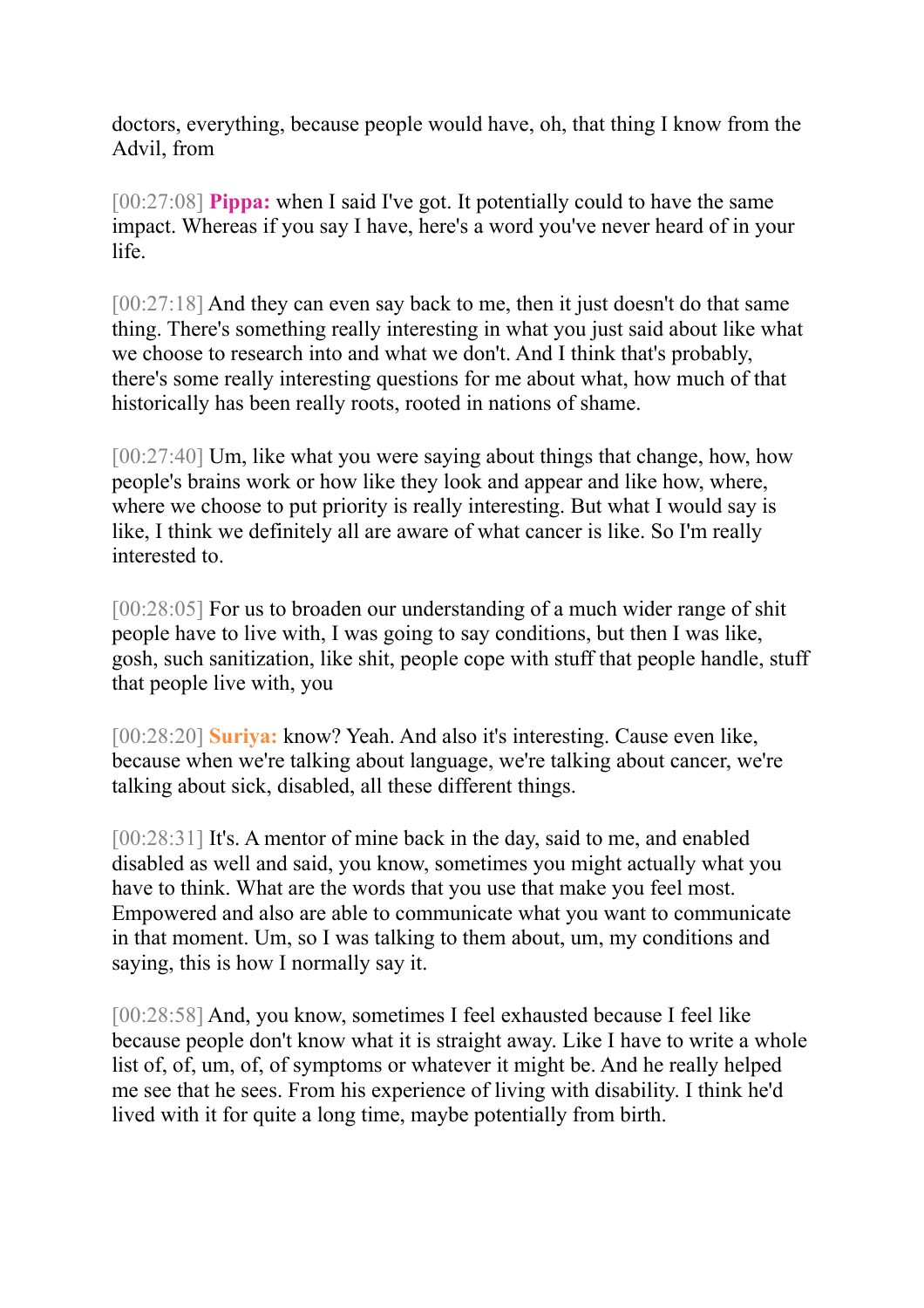[00:29:20] Um, When you say medicalized terms, often people blank over go into a state of fear and shock, worry. Even with cancer. It's like, they're like, oh gosh, they know what it is, but it's straight away. Oh, Ooh. I got like a straight worry. They get fear. They might, they remember the person that they know about it.

[00:29:41] They, it triggers a lot of things in lots of people. So rarely do people hear. Uh, medical term and go, okay, cool. I know exactly what you need then you don't. I mean, like

[00:29:55] literally, so he was like, what it sounds like is what you want to say is you want to tell people what you need. I do, you always need to say your condition in order for that to be heard. And so actually in the last kind of two years of my life, I've been making the active choice really to, um, To just say, I, you know, I live with a health condition and, um, so these, the access needs that I have, blah, blah, whatever, or, you know, I, because I've, I, or sometimes I'd even say I'm living with a health condition.

[00:30:25] I'll just say, I'll get really tired. So I need to have this. And most of the time people, it just, it just minimizes, you know, some of that micro trauma that we go through on a day to day of like, oh, I've just exposed this thing to this random person that I don't really even know if I'm going to see again.

[00:30:42] And then I'm going to like, you know, it's, it's, it's, it's actually figuring out how to protect ourselves. So we don't have that awkward cause often what I do is a. Also minimize myself with jokes. So cause when I, because even though cancer, even though I don't have the cancer thing, the brain brain does the same thing makes people go, oh my

[00:31:02] **Pippa:** brain condition.

[00:31:04] So

[00:31:04] **Suriya:** people, often people often I can see them kind of searching on my face. What that means.

[00:31:16] **Pippa:** how could I tell where's your outward impact of your brain condition? Because you know, your ear slightly

[00:31:22] **Suriya:** I'm reading.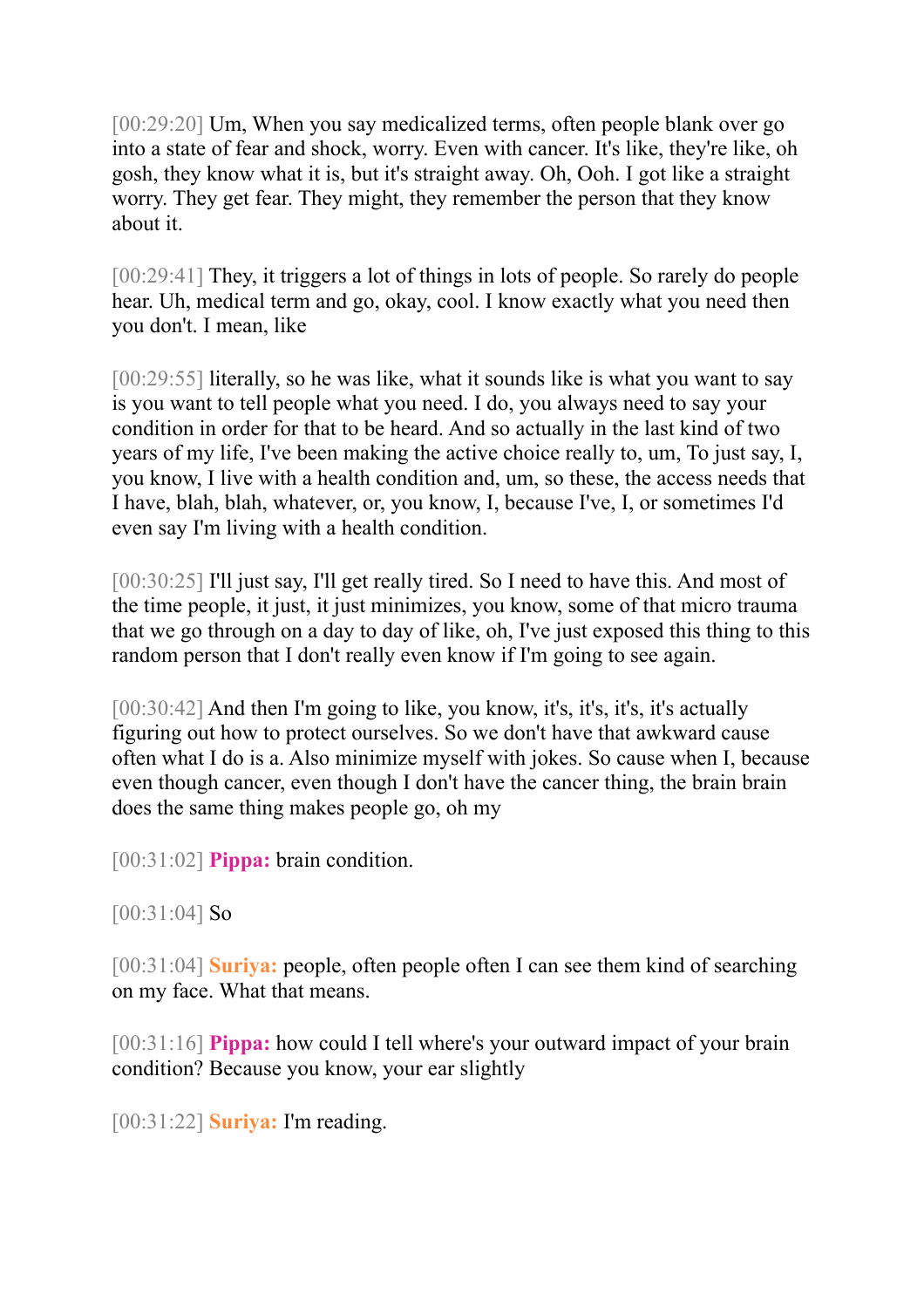[00:31:27] I think our properly confused people, I think they're like, okay, like, I don't like their thinking, how are you talking then? I think that's honestly what I imagined that they think. Or how are you? Are you, oh, are you going to like, or it makes people feel afraid. And so, and that for me in the end is not helpful.

[00:31:45] So it's like choosing the language that we use feels really empowering. Um, and also accepting that it changes over time. Doesn't it? Um, depending on your age

[00:31:58] **Pippa:** or your needs language, both. I think, yeah. I think definitely both health condition is a bit of a trustee favorite. I left, I left with long longterm health conditions is when I roll out.

[00:32:14] It's interesting. It's often like it depends what context I'm in and how sort of much I feel I need to validate myself. I think there is like, I'm really interested in that idea of like, how do we just explain what we need? Um, without like, I find it very difficult to then not try and justify those needs.

[00:32:42] Like I'm still in that phase, which, you know, please seek grief and grief and acceptance, you know, it's all part of that cycle, right? Like, I still have to catch myself when I am starting to justify. And I always say like, sometimes I'm telling people like so much detail. I don't want to tell them they definitely don't want to fucking hear it.

[00:33:04] Like, I'm just doing this weird, like validation piece, like where I'm just like, yeah, because of this and this, and that means there's like, they don't want to know that much detail. They're not that fucking bothered. They're not that interested in my life. A lot of people like in the art sector, if you're like, oh yeah, I've got access needs.

[00:33:21] But the first reaction is for people to be a bit scared because people go, oh, okay, must get this right. It must, must meet the needs of this disabled person appropriately so that they don't get angry and say that I'm an able list on Twitter or whatever. Like there's a lot of that that happens in the sector.

[00:33:36] So actually then me, like going into like pure levels of detail because. I feel like I've got, I validate myself. It's like unhelpful for them and unhelpful for me and just waste several one's time. But there's, it's always say like, sometimes that like validation, verbal diarrhea, um, comes when I don't feel the people around me are confident in supporting or handling or responding to what I'm saying.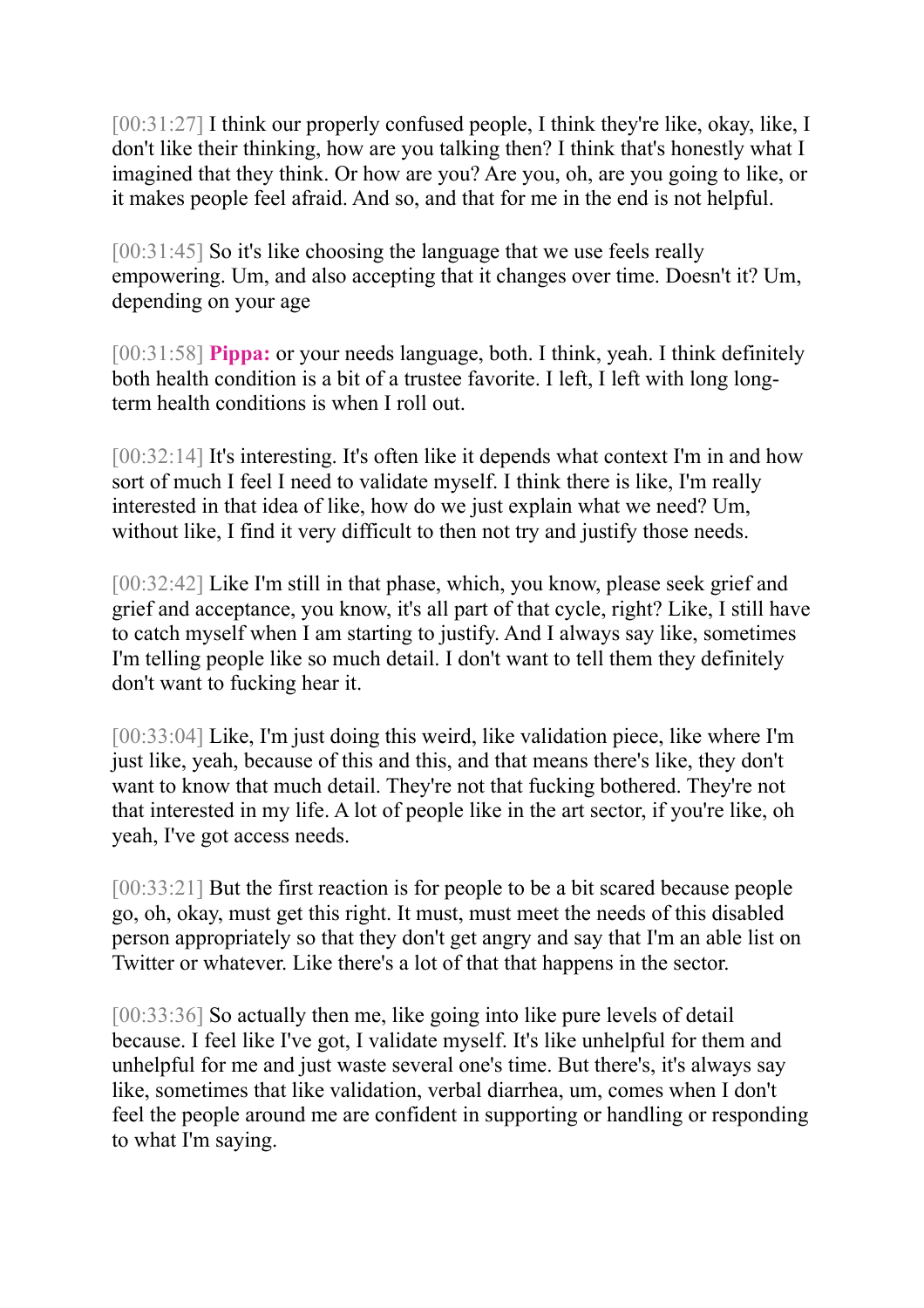[00:34:03] So what happens is I keep talking, like I just keep explaining because. They look a bit blind core, a bit unsure, a bit scared. And so actually for me, it's coming from a place of trying to make them feel better about it, but really the last people I need to make feel better about my health conditions is anyone but me.

[00:34:21] Right? Like,

[00:34:23] **Suriya:** yeah. It's just, you just, you're just enabling all the external, um, like additional emotional labor that goes on to also, I think the nuance of having a. Of having an invisible health condition, which is like, it is a different set of challenges in and of itself because I think, but I think, you know, I think that fear piece that you spoke on is really prevalent for, for kind of all disabled people.

[00:34:54] I think if they see someone who walks in a room and looks visibly disabled, Because we live in enabler society, it's kind of like, Ooh, you know, like you said, it's your need to do something is driven by the fear of getting it wrong rather than the care of that person and the desire to want them to, um, be able to experience the thing fully.

[00:35:18] Um, and I think what, you know, the thing, whatever you might be doing, and I that's a generalization of course. So there are people. Who all driven by cat and buy and buy. But I think a lot of it comes down to the fact that we, most people will go, oh gosh, what? We don't want to get it wrong.

[00:35:39] **Pippa:** Fundamentally quite selfish.

[00:35:41] Right? Like fundamentally as like a species human nature itself first. Like, so even, even though like I lived the way I live. There was all the things I deal with. I've definitely had that response on occasion and gone, oh shit. I'm not sure if we've booked the BSL interpreter for this performance. So I'm not sure, you know, like I've got it wrong and I've had that reaction and I have my own set of lived experience.

[00:36:08] So like it's not, it's not an aggressive criticism or anyone that reacts that way. It's just, that's where we're at in society at the moment. And we need to keep moving to push it on further.

[00:36:20] **Suriya:** But that sounds to me what you've just done, like accountability, rather than, rather than fear-driven escapism. You know what I mean?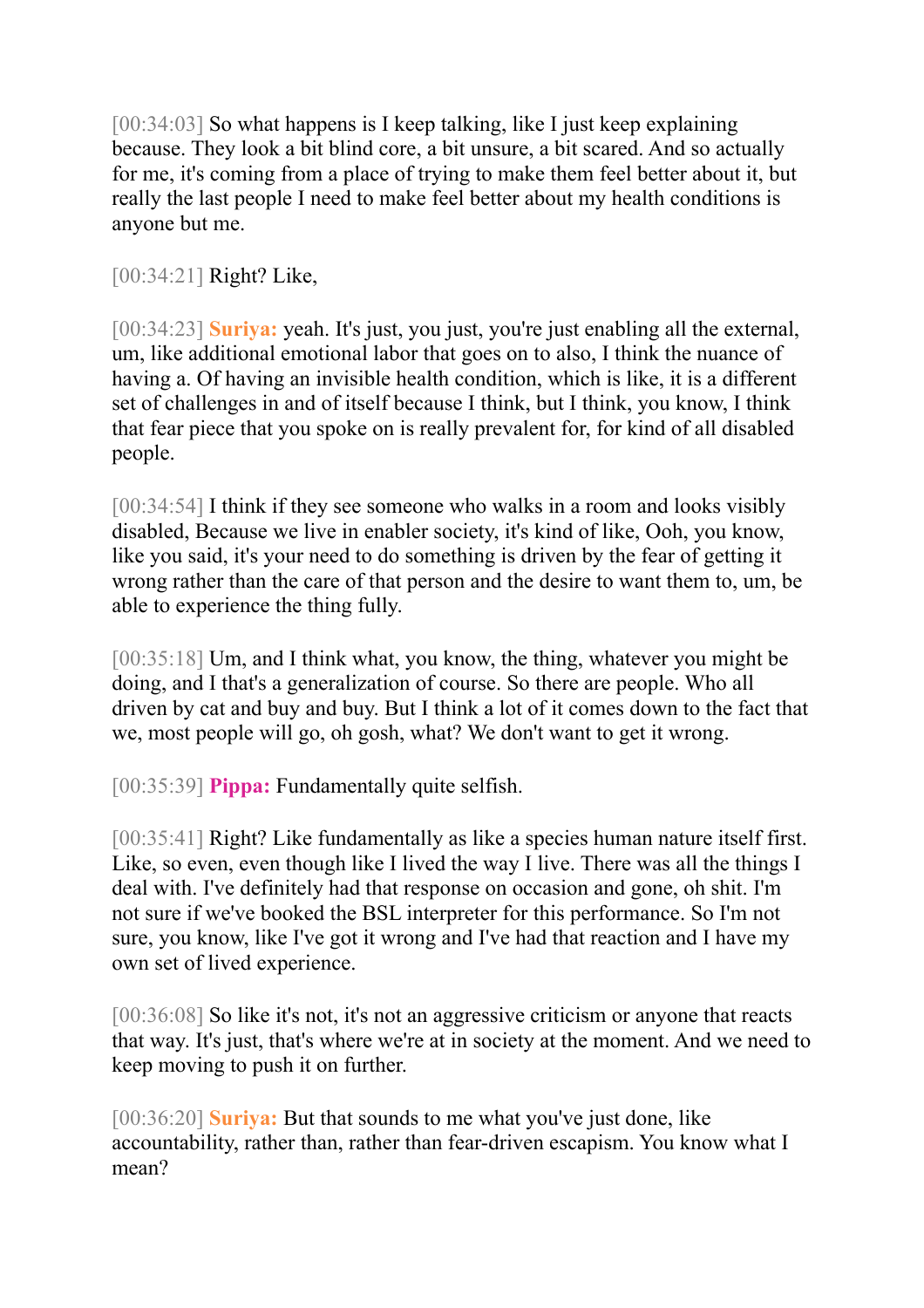[00:36:28] It's a different thing. Like he's like, oh, I better do this because I don't want to get caught out. It's different to make sure that let's make sure that we've, we've made sure everybody can access this. Cause I don't want anybody to feel left out. Is it, is it

[00:36:41] **Pippa:** maybe that is a different nuance? Like there, the fear of, I'm not sure I can meet this person.

[00:36:47] And I should have done the work to put it in place versus the fear of shit I'm going to get called out. They all different things like the new ones, but they're different.

[00:36:56] **Suriya:** So, yeah, and I think, and I think that if we, if we, you know, with this podcast, with the conversations we have, we're trying to put Alec or seed into the conversations to become more part of our everyday so that people feel more comforted.

[00:37:16] We all feel more confident. One in knowing that there's people around you who are living with disabilities and sicknesses, even if you can't see it, or you don't know it or whatever, or they might have, they might care for someone who does so. It is, disability is very prevalent, prevalent in lots of people's work lives in different ways.

[00:37:34] And so, and we, and we have to kind of challenge this idea of it's something to be hidden away and, um, fear and be like, oh, actually this is a piece of work that we can do where we can create a space that it isn't. Care curiosity in terms of, oh, what does that mean for you? How, how can I support you? How can I meet your needs?

[00:37:58] Is that possible? Um, than this whole idea of like, oh gosh, I didn't realize that that was going to come up here. So therefore now I've got to bring on this idea of something that I didn't think was going to happen. Whereas if we're always already in the idea of like, oh, anybody in this room could be living with something or dealing with something or having something investigated and don't really know what it is, or have, um, self explored the idea of whether it might be something and don't yet have a diagnosis.

[00:38:29] Having that, um, that awareness is, is going to help us all. Because I think someone, I can't remember what the statistic is, but basically it's really high in statistic that we are all going to be disabled at one point in our life. And most people experienced that in old age, but you know, you might not experience that in old age as well.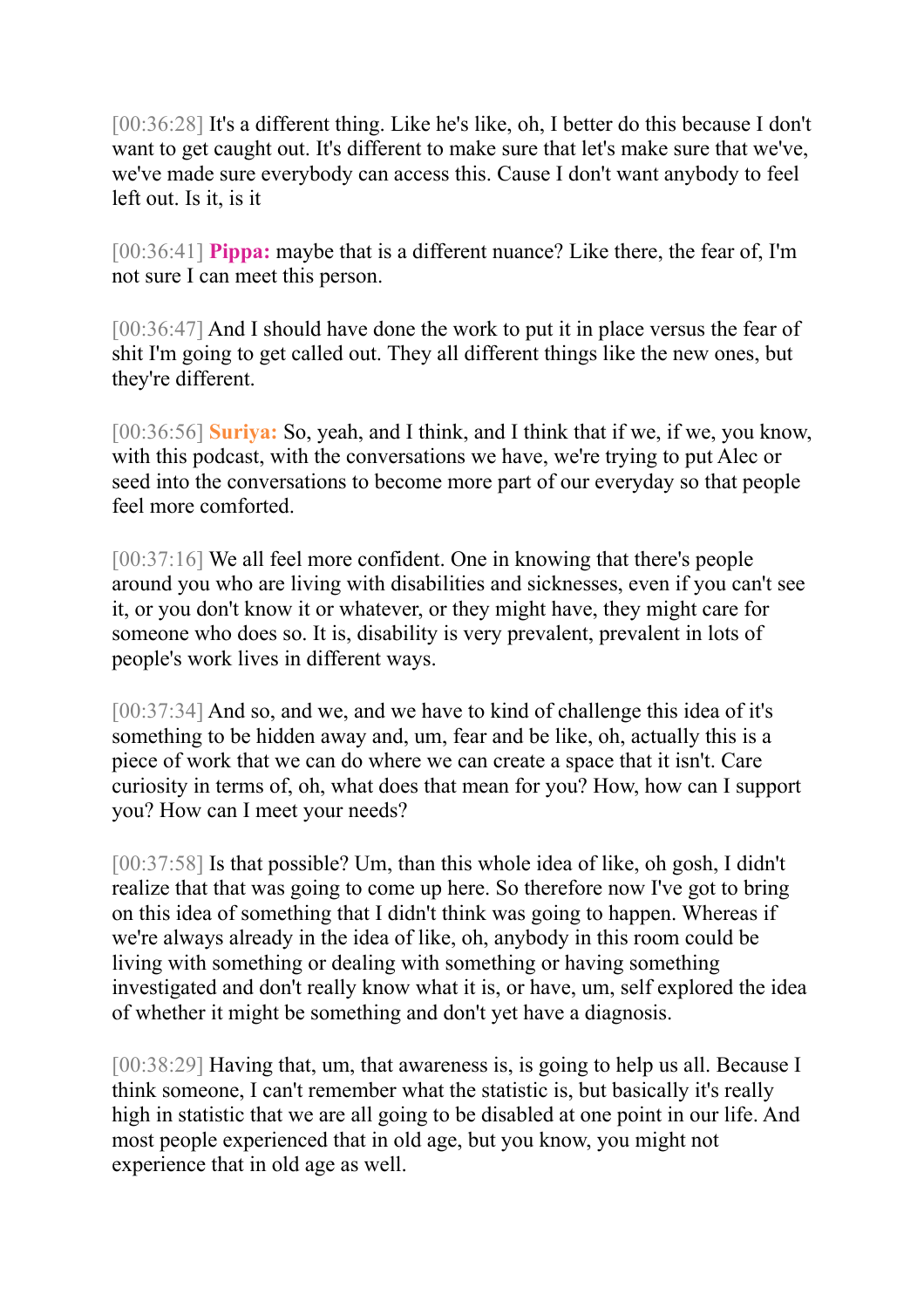[00:38:49] **Pippa:** It's like the seasons on tack coat quote, isn't it about the kingdom and the kingdom of the world and having possible. Most of us. I can't remember the exact quote that most of us have passports for both, but maybe don't need to use them all the time. But the likelihood is that at some point in your life, at some point in the spectrum of your life, you will visit the kingdom of the sick.

[00:39:14] Um, like you won't, it is incredibly rare to go through an entire life without, um, experiencing that, that space. And I think that. Some of us are living in that kingdom on permanently than others. Um, but also that perhaps when I first entered that space, it's really different to how it looks now. And now I can see beauty and joy and love and care, and those are brilliant things in, in that space that when I maybe first arrived.

[00:39:55] Into the kingdom of the sick. I just felt sick and tired and angry and hurt and in pain. But if you reside in that space for long enough, some of that maybe transforms into care and love and joy and like from a place of starting point, that is complicated. Right. But yeah. There's almost a blitz, the grief and acceptance, isn't it like, I've accept.

[00:40:31] I've accepted my place in that kingdom now and say now, and I've grieved for the kingdom of the well, and so now how do I, yeah, like does going through that cycle, allow me to see different things in that kingdom that I couldn't see before. Kingdom is a really funny word. Isn't it? I just said it three times in the last few minutes and it's made me suddenly go, it's not really a right as a word, is it kingdom?

[00:41:01] **Suriya:** But I really, I felt like what you were saying. There was really beautiful in the sense of that idea that we, that we get placed in this or the kingdom and the narrative that society wants us to internalize is that we must do everything we can. To run back over to the kingdom of the world to get out, to get out.

[00:41:22] And if you don't then your lazy or you aren't, you aren't strong enough or

[00:41:28] **Pippa:** whatever it might

[00:41:32] have. You drank some fig because if you drink definitely FIC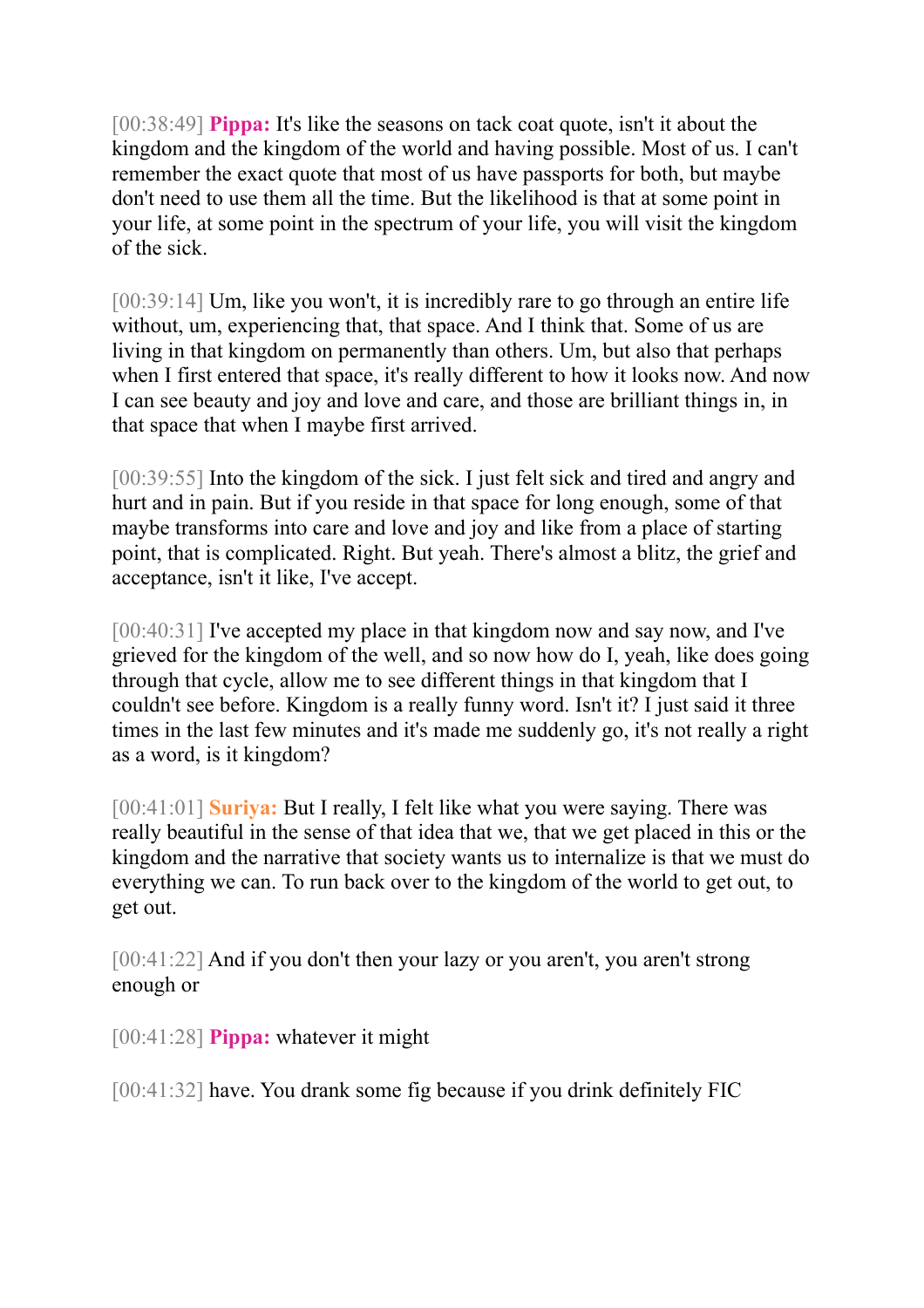[00:41:36] **Suriya:** fix you for. Yeah. The only thing between you of the kingdom and the second kingdom of the whale is prune juice, pepper. You knew that.

[00:41:45] **Pippa:** I think I'm find if I just become a week, a vegan for a month, then I'll actually be

[00:41:48] **Suriya:** completely fine. So yeah, definitely.

[00:41:51] **Pippa:** If I download the Headspace up and meditate every day for two hours, I'll be fixed.

[00:42:00] **Suriya:** The advice that I've had. Oh, my favorite piece of advice, um, because my brain condition is that one, like some of my brain was basically falling out of my head, which is a very simplified version of it. And, um, a family member said, well, can't you just massage it back here.

[00:42:24] And they didn't just say this to me in front of my neurons. They said, they said this in front of my neurosurgeon as well. So he was like, he was actually really, really sweet. I think he was just like, I don't. Yeah, like he took it serious. He took the question seriously, which y'all know the profession, no opinion.

[00:42:45] He probably could have just laughed it off, but. But it's interesting what people say driven by fear or by, you know, it's always good intention visit. They don't want to, but it is hilarious. I think when, when sick people and disabled people swap stories, like what's the absolute, most bizarre piece of advice you've been given.

[00:43:03] And I feel like that is my, my, um, Connie just met my number one. Just push it back in,

[00:43:16] right. Just be like you, or got a little bit of a peep into our WhatsApp voice messages and, and, um, hourly conversations that we've had over these years. It's just, um, so. If you're a Sickbabe to have those sick friends who will just get it without you having to really explain things in depth, and also say some of those things that, or you can't really say to those who haven't had sickness experiences or some of the frustrations about things that you're not meant to feel frustrated about what you do.

[00:43:46] I think what I can say that I've took from this conversation is the importance of community and finding a safe space with other people who, who